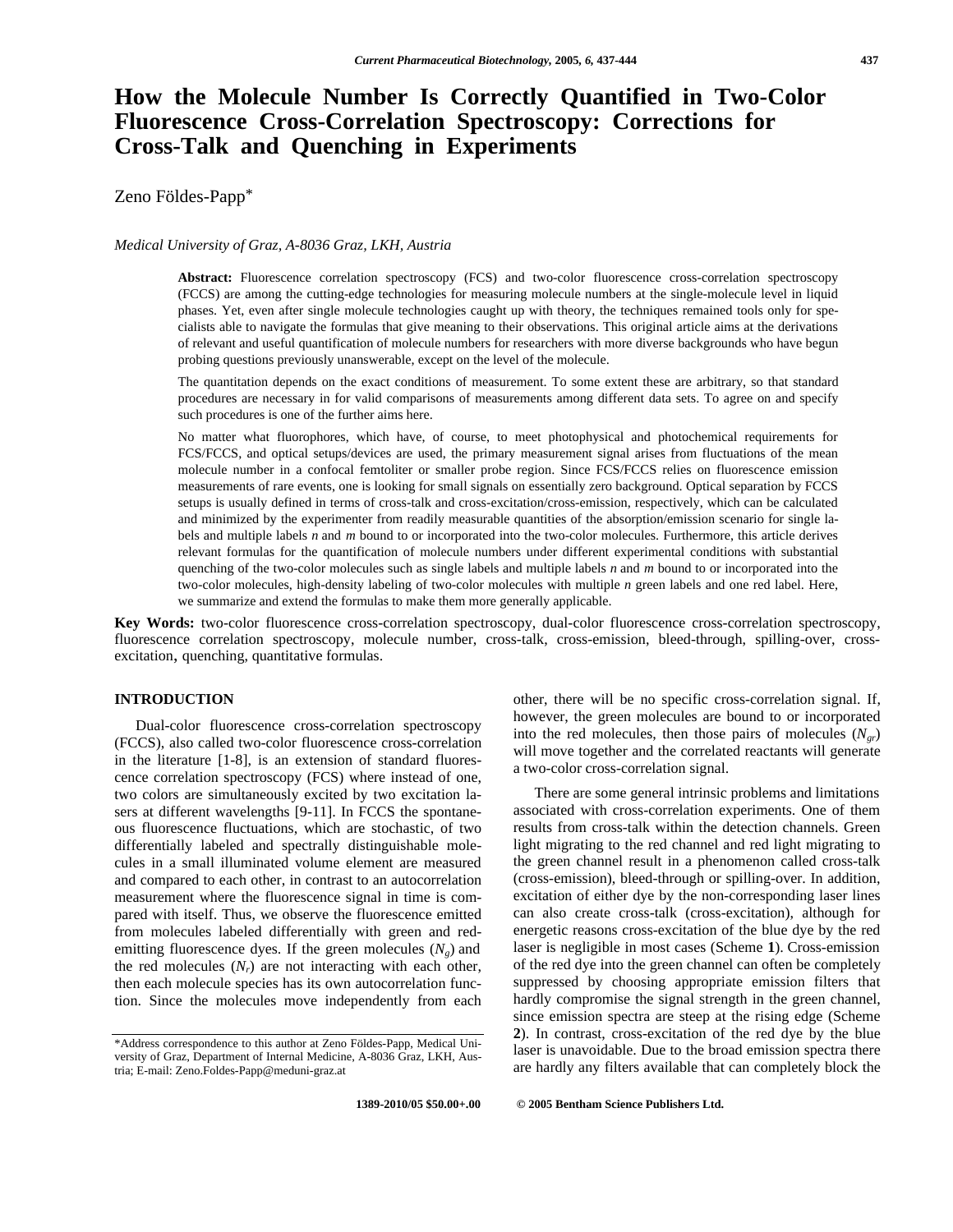# **Dual-color FCCS**

# Cross-talk – signal contribution



- $\Box_{RRR}$ : Excitation of the red dye by the red laser. Detection in the red channel.
- $\Box_{\text{RRB}}$ : Excitation of the red dye by the blue laser, may include photobleaching of the red dye. Detection in the red channel. => cross-excitation
- $\Box_{\text{BBB}}$ : Excitation of the blue dye by the blue laser. Detection in the blue channel.
- Excitation of the blue dye by the blue laser. Long wavelength emission of the blue dye results in its detection in the red channel.  $\Rightarrow cross-emission$

Scheme 1. The scheme was provided by Carl Zeiss GmbH, Jena, Germany.

green emission spill over into the red channel without incurring significant losses in the red channel signal.

The extent of cross-talk depends upon various experimental conditions that can be modified by the researcher. Additional considerations concern the brightness of small molecules and how well the molecules work under two-color excitation conditions. Yet another issue that has to be dealt with properly is the quantum yield differences between free and bound fluorescent molecules.

Modern diagnostic assays are extremely sensitive and generally capable of detecting a small number of specific molecules [6]. Since experiments may need to quantify molecule numbers below 10 in single phases such as solutions or membranes [7, 8], the main focus of the original article is on practical applications of the quantitation at the 'single-molecule level'. The experimental conditions considered here enable us to provide universal procedures for quantifying the absolute numbers of two-color molecules in cases of two-color excitation. The basic mathematical background for correcting cross-talk and quenching in two-color fluorescence cross-correlation spectroscopy have been published previously [1-5]. For detailed discussion and experimental verification of the formulas, we refer to these

papers, where we dealt with certain specific molecular biology experiments. Here, we summarize and extend the formulas to make them more generally applicable.

### **THEORY**

The measured, normalized two-color (dual-color) fluorescence cross-correlation amplitude is given by

$$
G(0)-1=\widetilde{G}(0)=\frac{1}{N}.
$$
 (1)

We consider cases where excess non-bound labels (e.g., free dyes) contribute to the correlation function due to crosstalk. Hence, the measured two-color cross-correlated curve is evaluated for a superposition of two correlation functions: (i) the cross-correlation term resulting from two-color molecules, and (ii) an 'autocorrelation' term showing a shorter 'diffusion time' and resulting from cross-talk by the free dyes and single-color molecules. The fraction of the crosscorrelation term  $A_{gr}$  with  $0 < A_{gr}$  1 follows the rules for calculating the number of two-color molecules  $N_{gr}$  from the amplitude of the cross-correlated curve  $\frac{1}{N}$  [1, 2, 3]. T  $\frac{1}{1}$  [1, 2, 3]. The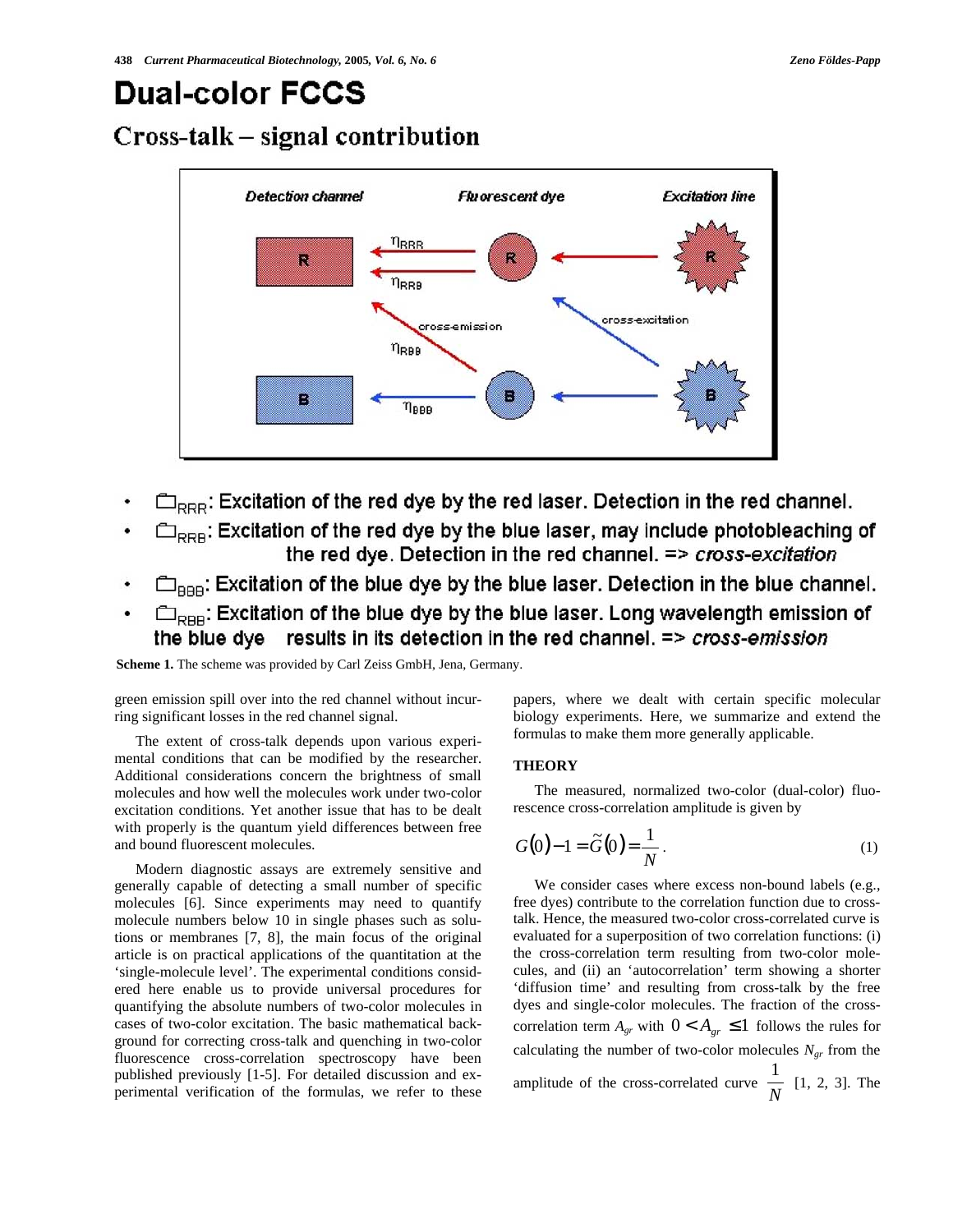Not allowed due to energetic reasons

# **Dual-color FCCS**

# Cross-talk – energetic considerations

## Detection in the red channel R

|                     | dye R       | dye B                   |
|---------------------|-------------|-------------------------|
| <b>Excitation B</b> | n RRB       | <b>n</b> <sub>R88</sub> |
| <b>Excitation R</b> | <b>NRRR</b> | <b>MR88</b>             |

Detection in the blue channel B

|                     | dye R       | dye B       |
|---------------------|-------------|-------------|
| <b>Excitation B</b> | <b>NBRB</b> | <b>YIBB</b> |
| <b>Excitation R</b> | <b>NBRR</b> | <b>MABR</b> |

TICDE = η Detection channel ← Dye ← Excitation - COUNTS per molecule and second

- Excitation of the blue dye by the red laser should not occur due to energetic  $\bullet$ reason.
- Shorter wavelength emission of the red dye and its detection in the blue ٠ channel should not be observed due to energetic reason.

**Scheme 2.** The scheme was provided by Carl Zeiss GmbH, Jena, Germany.

amplitude of the measured two-color cross-correlated curve depends on the total number of fluorescence-emitting molecules in the green and red volume elements as well as in the overlapping volume element (cross-correlated volume). Thus the total number of red-emitting molecules  $N_r$  exhibiting no cross-correlation and determined in red autocorrelation mode, and the two-color cross-correlated value *N* have to be corrected for the size of the green volume element by multi-

plying with *g r*  $V_{o}$   $\sqrt{V}$  $1/\frac{V_r}{I}$  and  $1/\frac{V_r}{I}$ *g gr*  $V_{\circ}$ <sup>'</sup>  $V_{\scriptscriptstyle or}$  $1/\frac{gr}{\sqrt{2}}$ , respectively, as exempli-

fied in ref. [1], and Table **2**. The determined volume elements are, for example,  $V_g = 0.328$  fl (green volume element),  $V_r = 0.452$  fl (red volume element) and  $V_{gr} = 0.389$  fl (two-color cross-correlated volume element).

### **I. Correction in Cases without Substantial Quenching of the Two-Color Molecules**

#### *I.A. Single Labels Bound to or Incorporated into the Two-Color Molecule*

Let us consider the measured absorption/emission scenario summarized in Table **1**. Here, we defined the absorption/emission parameters

 $Q$  *excitation* :  $Q_B^G$  ,  $Q_R^R$  and the cross-talk parameters  $Q$  *excitation* :  $Q_B^R$ ,  $Q_R^G$  in the same way as in ref. [1]. We expand Eqn.(1) by the factor  $N$   $Q^2$ 

 $(0) = \frac{N}{N}$ [*N Q*][*N Q*]  $\tilde{G}(0) = \frac{N(Q^2)}{N(Q^2)}$ .  $\widetilde{G}(0) = \frac{N(Q^2)}{N(Q^2)}$ .  $(2)$ 

The way we look at Eqn. (2) is

( ) [ ] [ ] *red emission s ds for green emission s ds for s ds for excitation N Q N Q N Q G* tan tan tan 2 <sup>0</sup> <sup>~</sup> <sup>=</sup> . (3)

For the total number of molecules we can write

$$
N = N_g + N_r + N_{gr} \tag{4}
$$

Combining Eqns. (3) and (4) with the absorption/emission scenario of Table **1** yields, for the fraction of the cross-correlation term  $A_{gr}$  with  $0 < A_{gr} - 1$ ,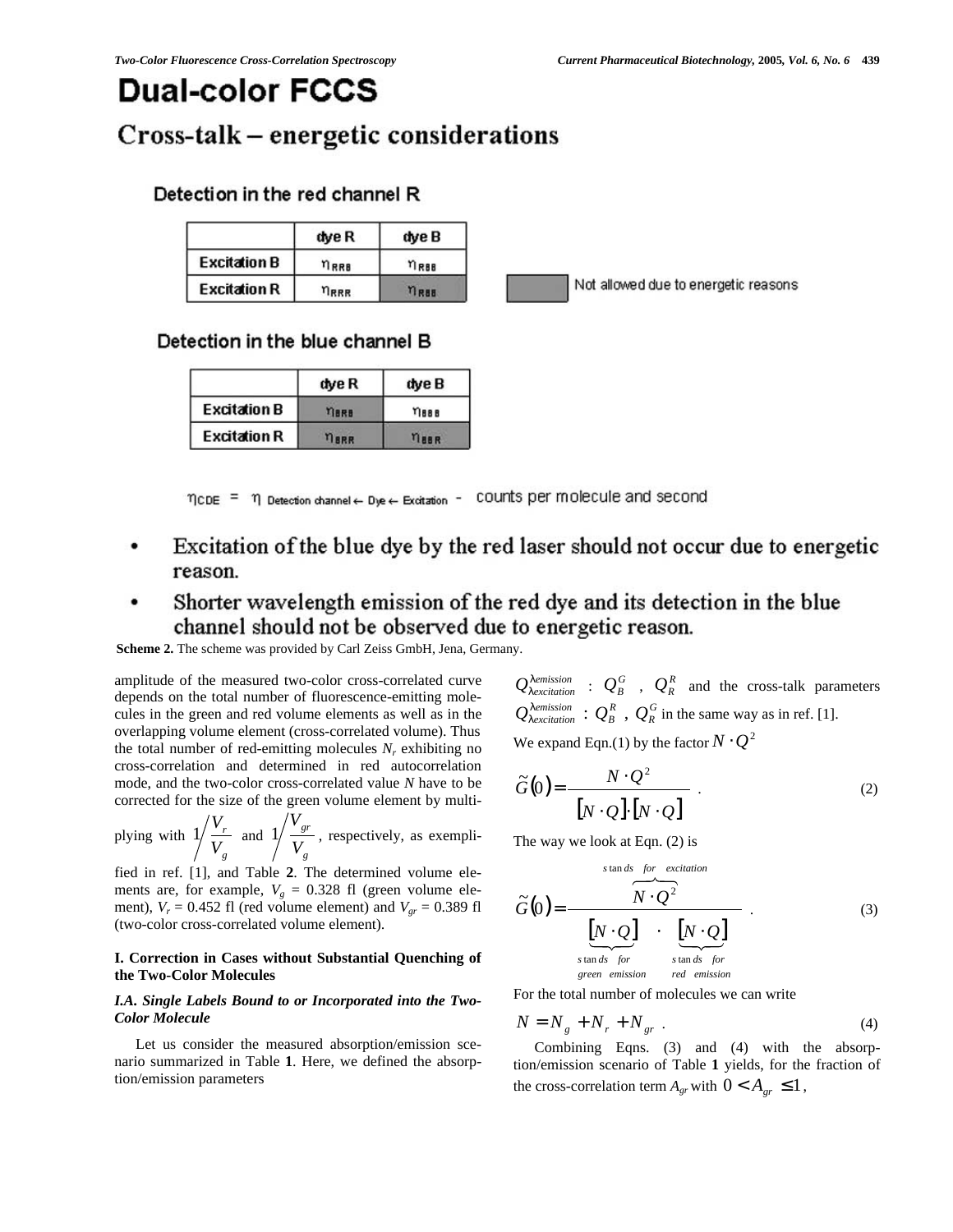**Table 1. Measured Experimental Values (an Example) for Defining the Relevant Parameters to Quantify the Cross-Talk in Two-Color Fluorescence Cross-Correlation Spectroscopy. Reproduced in a Slightly Modified form from ref. [1]**

| Dye             | $_{\rm ex}$ (nm) | $_{\rm em}$ (nm) | $T$ <sup>em</sup> (x 10 <sup>3</sup> )<br>[absolute photon counts per<br>molecule and per second] | $\varrho$<br>em<br>ex<br>[relative photon counts per molecule<br>and per second, <i>dimensionless</i> ]    |
|-----------------|------------------|------------------|---------------------------------------------------------------------------------------------------|------------------------------------------------------------------------------------------------------------|
| Rhodamine-Green | 488              | 540              | 67                                                                                                | $Q_{Blue}^{Green} = \frac{T_{Blue}^{Green}}{T_{Nu}^{Green}} = 1.0$                                         |
|                 | 488              | 685              | 3                                                                                                 | $Q_{Blue}^{\text{Re} d} = \frac{T_{Blue}^{\text{Re} d}}{T_{Blue}^{\text{Green}}} = 0.045$                  |
| $Cy5-dCTP$      | 633              | 685              | 147                                                                                               | $Q_{\text{Re}d}^{\text{Re}d} = \frac{T_{\text{Re}d}^{\text{Re}d}}{T_{\text{Blue}}^{\text{Green}}} = 2.194$ |
|                 | 633              | 540              | $\theta$                                                                                          | $Q_{\text{Re} d}^{Green} = \frac{T_{\text{Re} d}^{Green}}{T_{\text{Blue}}^{Green}}$ 0.0                    |

$$
\tilde{G}(0) = \frac{N_{g}Q_{B}^{G}Q_{B}^{R} + N_{r}Q_{R}^{R}Q_{R}^{G} + N_{gr}\left(Q_{B}^{G}Q_{R}^{R} + Q_{B}^{G}Q_{B}^{R} + Q_{R}^{R}Q_{R}^{G}\right)}{\left[N_{g}Q_{B}^{G} + N_{r}Q_{R}^{G} + N_{gr}\left(Q_{B}^{G} + Q_{R}^{G}\right)\right]\left[N_{g}Q_{B}^{R} + N_{r}Q_{R}^{R} + N_{gr}\left(Q_{R}^{R} + Q_{B}^{R}\right)\right]}.
$$
\n(5)

Multiplying numerator and denominator with  $\overline{Q_B^G Q_R^R}$  gives the fin  $\frac{1}{c^R}$  gives the final expression as found in ref. [1] for  $Q_R^G = 0$ 

$$
\tilde{G}(0) = \frac{N_s}{\left[N_s + N_{sr}\right] N_r + N_s} \frac{Q_R^R}{Q_R^R} + N_{sr} \frac{Q_B^R}{Q_R^R} + N_{sr} \frac{Q_B^R}{Q_R^R}
$$
\n(6)

Under the experimental conditions of the optical set-up  $\frac{z_B}{\Omega^R}$  << 1, *R R B*  $Q_R^R$  and  $\sum_{n=1}^R$  $\frac{Q_B^R}{\Delta R}$  << 1, *and* with  $N_g$ ,  $N_r$  *N<sub>gr</sub>*, we obtain directly from Eqn.

(6) the very practical and well-known approximation for the fraction of the cross-correlation term  $A_{gr}$  with  $0 < A_{gr}$  1 [1]

$$
\frac{1}{N} = \frac{N_{gr}}{[N_{g} + N_{gr}]} \frac{N_{gr}}{[N_{r} + N_{gr}]} \tag{7}
$$

We have to emphasize that Eqn. (7) only applies for experimental situations in which the dimensionless values of the relative photon counts per molecules and per second  $Q^R_B$  and  $Q^R_R$  are optically adjusted as given, for example, in Table 1.  $N_g$  and *Nr* were measured by means of a two-component green and red autocorrelation, respectively, in single-color excitation mode.

In the extreme case  $N_g$ ,  $N_r$  >>  $N_{gr}$  it follows from Eqn. (7) that

$$
\frac{1}{N} = \frac{N_{gr}}{\left[\!\left[N_s\right]\!\right]\left[\!\left[N_r\right]\!\right]} \tag{8}
$$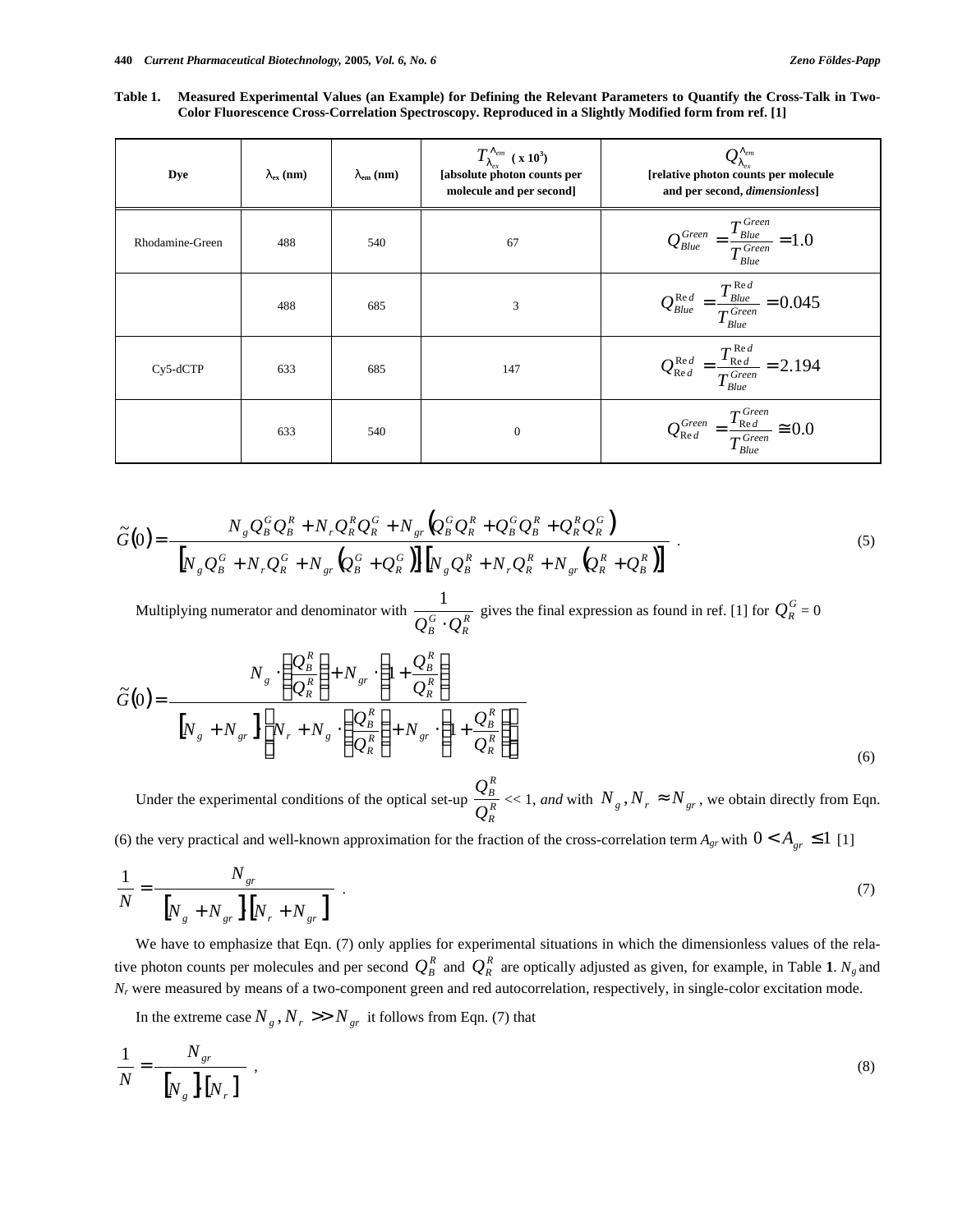where  $N_{gr}$  is the number of cross-correlated molecules showing both labels and  $N_g$ ,  $N_r$  are the numbers of molecules exhibiting no correlation in simultaneous two-color excitation.

In the ideal case where  $N_g$ ,  $N_r$  <<  $N_{gr}$  and thus  $A_{gr} = 1$  we have

$$
\tilde{G}(0) = \frac{1}{N} = \frac{1}{N_{gr}}\tag{9}
$$

#### *I.B. Multiple Labels* **n** *and* **m** *Bound to or Incorporated into the Two-Color Molecules*

The number of green-emitting labels of the two-color molecule is *n*. The number of red-emitting labels of the two-color molecule is *m*. Starting again with Eqns. (3) and (4), the following physical relationship holds for the fraction of the crosscorrelation term  $A_{gr}$  with  $0 < A_{gr}$  1



*green* molecules with red  
molecules with red  

$$
N_gQ_B^G
$$
 +  $N_rQ_R^G$  +  $N_{gr}$   $nQ_B^G$  +  $mQ_R^G$ 

| green emission |  |  |  |
|----------------|--|--|--|
|----------------|--|--|--|

*red emission*

(10)

Multiplying numerator and denominator with  $\overline{Q_B^G \ Q_R^R}$  yields  $\frac{1}{\sqrt{p}}$  yields

$$
\widetilde{G}(0) = \frac{N_{g} \frac{Q_{B}^{R}}{Q_{R}^{R}} + N_{r} \frac{Q_{B}^{G}}{Q_{B}^{R}} + N_{gr} \quad nm + n^{2} \frac{Q_{B}^{R}}{Q_{R}^{R}} + m^{2} \frac{Q_{R}^{G}}{Q_{B}^{G}}
$$
\n
$$
N_{g} + N_{r} \frac{Q_{R}^{G}}{Q_{B}^{G}} + N_{gr} \quad n + m \frac{Q_{R}^{G}}{Q_{B}^{G}} \qquad N_{gr} \frac{Q_{B}^{R}}{Q_{R}^{R}} + N_{r} + N_{gr} \quad m + n \frac{Q_{B}^{R}}{Q_{R}^{R}}
$$
\n
$$
(11)
$$

Thus the final formula for setting-up  $Q_R^G$  $Q_R^G$  0 found in ref. [2] reads

$$
\widetilde{G}(0) = \frac{N_s \frac{Q_B^R}{Q_R^R} + N_{gr} \ n \ m + n \frac{Q_B^R}{Q_R^R}}{[N_s + n \ N_{gr}] \ N_r + N_s \frac{Q_B^R}{Q_R^R} + N_{gr} \ m + n \frac{Q_B^R}{Q_R^R}}.
$$
\n(12)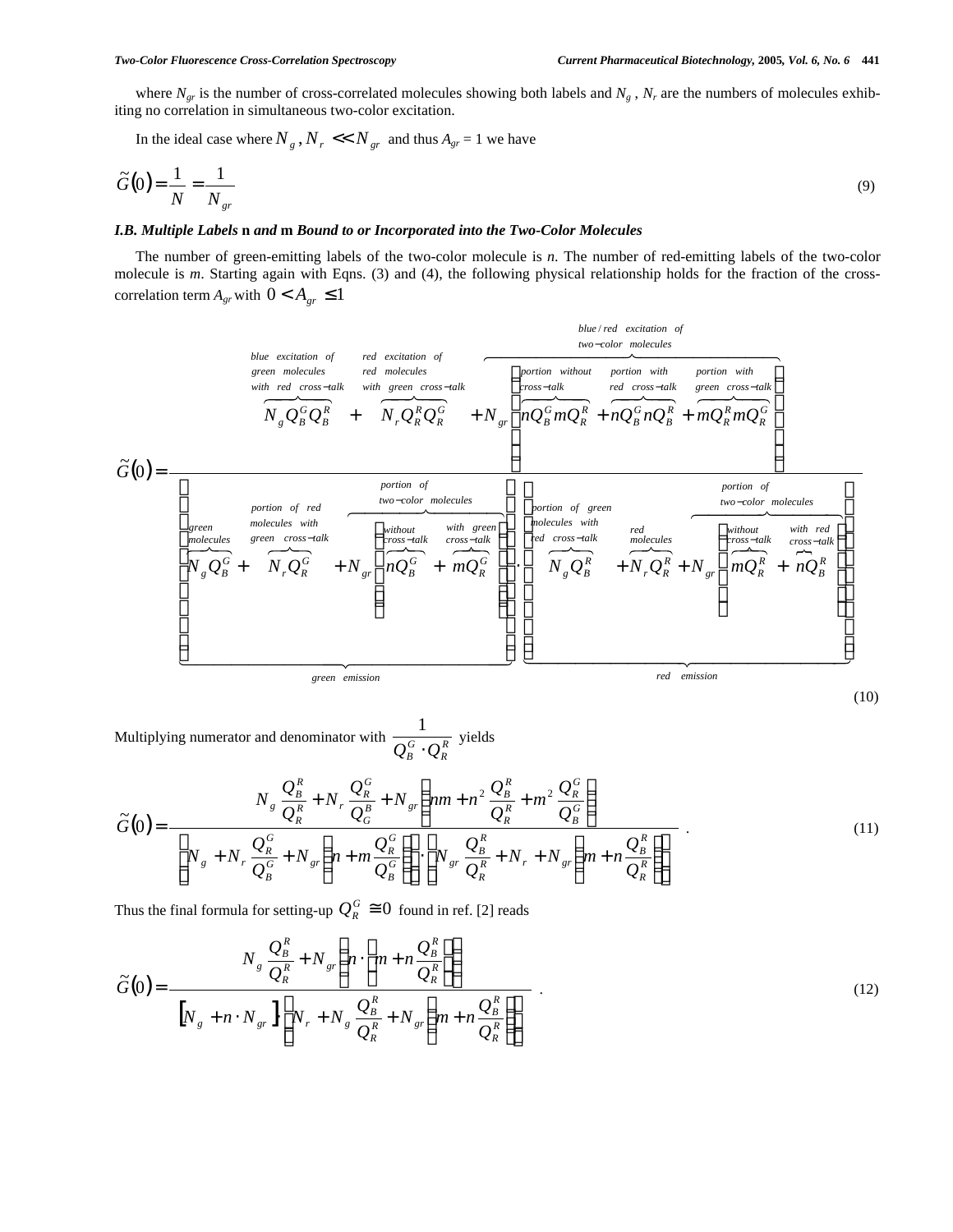#### **442** *Current Pharmaceutical Biotechnology,* **2005***, Vol. 6, No. 6 Zeno Földes-Papp*

For the specified condition  $n = m = 1$  in the generalized Eqn. (12), we immediately obtain the formula/case of Eqn. (6). We theoretically described the system in a representation where the fluorescence detection efficiencies  $\hat{Q}$  *emission* at different excitation and emission wavelengths are coupled to the labels *n* and *m* [2]. It was experimentally shown in ref [2] that the amplitude *1/N* increases in proportion to the number of incorporated green (*n*) and red (*m*) labels under the condition of a constant level of  $N_g$  and  $N_r$  over  $N_{gr}$  as predicted by Eqn. (11). We called this behavior of the two-color fluorescence cross-correlation amplitude the signal amplification.

Under the experimental conditions of the optical set-up *R*<sup>2</sup>, *R B*  $\frac{Q_B^R}{\Delta R}$  << 1, *and* with  $N_g$ ,  $N_r$  *N<sub>gr</sub>*, Eqn. (12) yields, for

*R*  $Q_R^R$  and  $Q_R^R$ the fraction of the cross-correlation term *Agr* with  $0 < A_{gr}$  1,

$$
\frac{1}{N} = \frac{n \ m \ N_{gr}}{\left[ N_g + n \ N_{gr} \right] \left[ N_r + m \ N_{gr} \right]}.
$$
 (13)

With  $n = m = 1$ , Eqn. (13) equals Eqn. (7). It should again be noted that Eqn. (13) only holds for experimental situations in which the dimensionless values of the relative photon counts per molecules and per second  $Q_B^R$  and  $Q_R^R$  are optically adjusted as given, for example, in Table **1**.

#### **II. Correction in Cases with Substantial Quenching of the Two-Color Molecules**

We now consider the absorption/emission scenario of Table **2** with quenching of the two-color molecules [4, 2]. We first introduce the parameters *R* that describe the relative quantum yield differences between bound (two-color molecules) and free labels (single-color molecules). *R* is defined as [2]

$$
R_{g} = \frac{Q_{B}^{G} \text{bound species}}{Q_{B}^{G} \text{free species}} \tag{14}
$$

$$
R_r = \frac{Q_R^R \text{bound species}}{Q_R^R \text{free species}}\right),\tag{15}
$$

$$
R = R_g \quad R_r \tag{16}
$$

Since the emission yield of a DNA-incorporated red nucleotide was the same as for the free non-incorporated red label, the relative emission yield becomes  $323$ 

$$
R_r = \frac{Q_{R, DNA}^R}{Q_{R, free}^R} = \frac{2}{147.5}
$$
 1. The parameter that describes

the quenching effect upon incorporation of green nucleotides into the DNA is in terms of the relative fluorescence emission yield of a DNA-incorporated rhodamine-green nucleo-

15

tide 
$$
R_g = \frac{Q_{B, DNA}^G}{Q_{B, free}^G} = \frac{1}{67.06}
$$
 0.22 for  $n = 1$  and of a

DNA-incorporated tetramethylrhodamine-nucleotide

$$
R_g = \frac{Q_{B,~DNA}^G}{Q_{B,~free}^G} = \frac{\frac{46}{11}}{28.8} \quad 0.15 \text{ for } n = 11.
$$

**Table 2. Comparison of the Average Green and Red-Emitted Fluorescence Intensities Expressed in Photon Counts per DNA Molecule and Per Second. Reproduced in a Slightly Modified form from ref. [2]**

| <b>Fluorescent-labeled two-color DNAs</b><br>(A) and (B) measured number of $\times$<br>tags which are incorporated per<br>DNA molecule on average | Absolute photon counts per<br>DNA molecule and per<br>second $(x 103)$ measured in<br>single-color excitation mode |  |  |  |  |
|----------------------------------------------------------------------------------------------------------------------------------------------------|--------------------------------------------------------------------------------------------------------------------|--|--|--|--|
| (A) Target amplification*                                                                                                                          |                                                                                                                    |  |  |  |  |
| $1 \times$ rhodamine-green                                                                                                                         | 15.0                                                                                                               |  |  |  |  |
| $1 \times Cy5$                                                                                                                                     | 149.0                                                                                                              |  |  |  |  |
| (B) Two-color FCS signal amplification                                                                                                             |                                                                                                                    |  |  |  |  |
| $11 \times$ tetramethylrhodamine                                                                                                                   | 46.0                                                                                                               |  |  |  |  |
| $2 \times Cy5$                                                                                                                                     | 323.0                                                                                                              |  |  |  |  |
| Single-color DNA                                                                                                                                   |                                                                                                                    |  |  |  |  |
| $6 \times$ tetramethylrhodamine**                                                                                                                  | $27.6**$                                                                                                           |  |  |  |  |

\* The template DNA was single-stranded (ss) M13mp18+ DNA obtained from Pharmacia Biotech. The hybridization (binding) sites of the forward and reverse 23-mer primers to amplify the 217 bp DNA were at template positions 6154 and 6370, respectively (Földes-Papp et al., 1997 [5]). We used 42 nM 5'-tagged rhodamine-green and Cy5 amplification primers (see Rigler et al., 1998 [1]). The hot-start reaction steps with AmpliTaq Gold DNA polymerase (Perkin Elmer) were performed at optimal temperatures and cycle profiles to ensure specificity in early cycles as well as higher product yield: in brief, for example, a preincubation step at 95°C for 12 min; amplification for 10 cycles of 30 sec at 95°C, 30 sec at 65°C and then 72°C, 2 min at 72°C followed by 20 cycles of 30 sec at 95°C, 30 sec at 65°C (217 bp), respectively, and 2 min plus 20 cycle elongation for each successive cycle at 72°C. Finally, an elongation step was carried out for 7 min at 72°C. Afterwards the temperature was held at  $4^{\circ}$ C until the PCR product was used. In addition, all PCR reactions were carried out in the presence of 3 μg of calf thymus DNA as a control.

\*\*DNA master sequence developed for the first time in Földes- Papp et al. (2001b) [4]. Total substitution of dTTP by tetramethylrhodamine-6-dUTP (Roche Diagnostics) in the labeling PCR.

#### *II.A. Single Labels Bound to or Incorporated into the Two-Color Molecules*

Under most experimental conditions, the fluorescence intensities of the two-color species  $N_{gr}$  are quenched by a factor *R* relative to the free labels [2] (see, for example, Table **2**). When there is one green label and one red label bound to or incorporated into the two-color species, Eqn. (6) becomes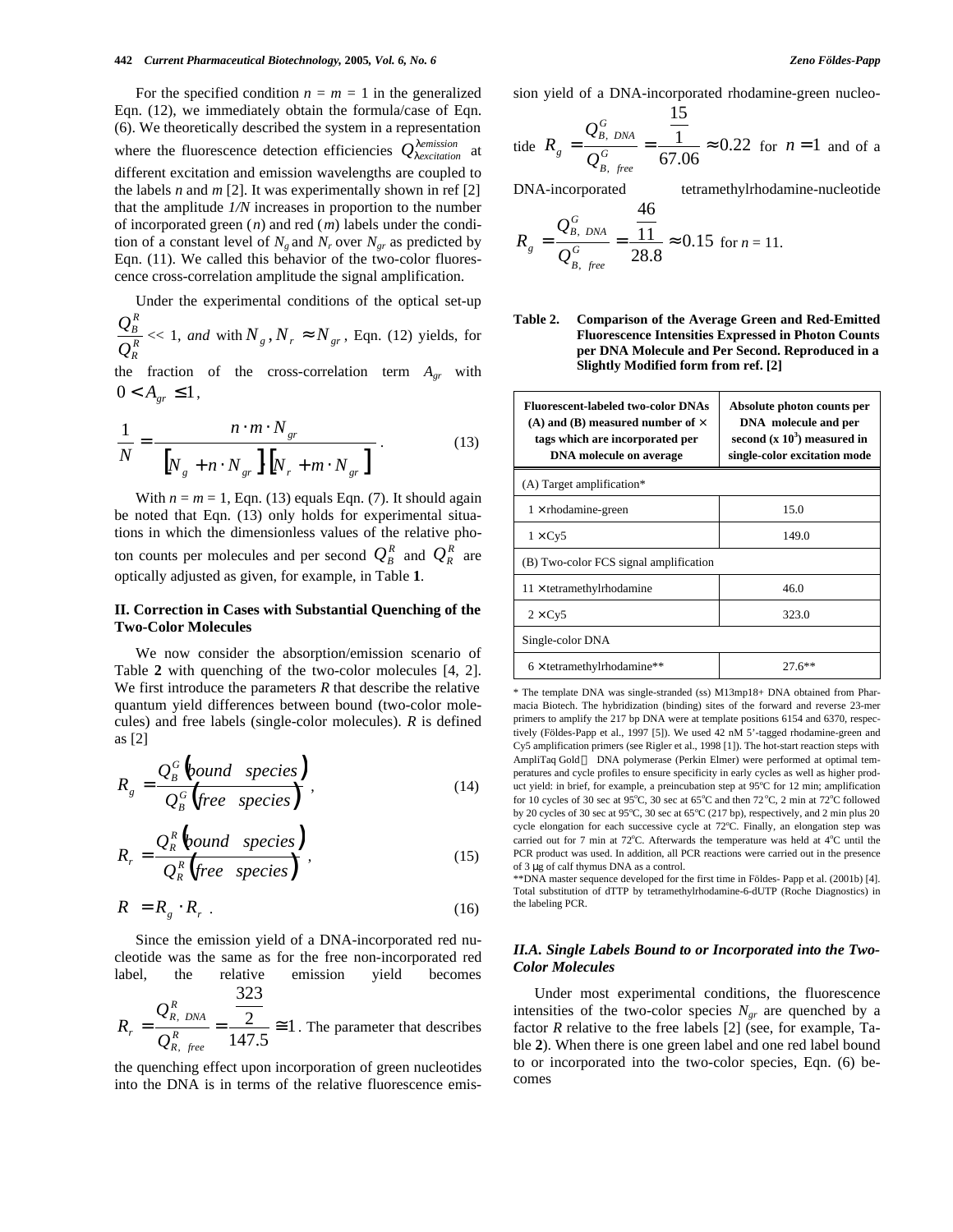(17)

$$
\widetilde{G}(0) = \frac{N_s}{\left[\sum_{g}^{R} + N_{gr} R_1 + \sum_{g}^{R} \frac{Q_B^R}{Q_R^R}\right] N_r + N_s}{\left[\sum_{g}^{R} + N_{gr} R_g\right] N_r + N_s} \frac{Q_B^R}{\left[\sum_{g}^{R} + N_{gr} R_r\right] N_r + N_{gr}} + \frac{Q_B^R}{\left[\sum_{g}^{R} \frac{Q_B^R}{Q_R^R}\right] N_r} \tag{1}
$$

Since photons of the green-emitted signal (green fluorophores) can be detected in the red channel (cross-talk), Eqn. (17) also gives the relative contribution of the cross-talk in one direction from the green channel to the red channel on the amplitude of the two-color cross-correlated signal for  $0$  .  $Q_R^G$ 

Under the experimental conditions of the optical set-up  $R \sim 1$ , *R B*  $\frac{Q_B^R}{\Delta R}$  << 1, *and* with  $N_g$ ,  $N_r$  *N<sub>gr</sub>*, Eqn. (17) simplifies

$$
Q_R^R
$$
 to

$$
\frac{1}{N} = \frac{N_{gr} R}{\left[ N_{g} + N_{gr} R_{g} \right] \left[ N_{r} + N_{gr} R_{r} \right]}
$$
(18)

for the fraction of the cross-correlation term *Agr* with  $0 < A_{er}$  1.

#### *II.B. Multiple Labels* **n** *and* **m** *Bound to or Incorporated into the Two-Color Molecules*

For the situation where *n* green labels are bound to or incorporated into the same target, Eqn. (17) for the fraction of the cross-correlation term  $A_{gr}$  with  $0 < A_{gr}$  1 was expanded to [2]

Using formula (20) for the fraction of the crosscorrelation term  $A_{gr}$  with  $0 < A_{gr}$  1 and  $R_r$  1,  $R_g$  [0.15,0.22], the differences in the  $N_{gr}$  values were about 20% compared with the Eqn. (13), fixing  $R_r = R_g = 1$  (ref. [2]).

### *II.C. High-Density Labeling of Two-Color Molecules with Multiple n Green Labels and one Red Label (m = 1)*

We exemplify the special case of high-density labeled DNA in which one nucleotide is completely substituted by its green-fluorescent analogue, with  $\overline{n} = 85$  and  $m = 1$ [3]. Supposing that the heavily green-labeled molecule shows a dramatic effect of green fluorescence quenching of approximately 95% or more, one further useful procedure is to apply Eqn. (10) [3]. Instead of introducing the relative but uniform quantum yield difference *R* between bound (twocolor molecule) and free labels (single-color molecules), we worked with  $\tilde{Q}_{B}^{G}$  representing the quenching of green tags in the two-color molecule and with  $\widetilde{Q}_B^R$  standing for the quenched cross-talk from green to red [3]. The advantage of this is that Eqn. (10) for the fraction of the cross-correlation term  $A_{gr}$  with  $0 < A_{gr}$  1 can now be written as

$$
\widetilde{G}(0) = \frac{N_s \frac{Q_B^R}{Q_R^R} + N_{gr} R n m + n \frac{Q_B^R}{Q_R^R}}{[N_s + nN_{gr} R_s] N_r + N_s \frac{Q_B^R}{Q_R^R} + N_{gr} R_r m + n \frac{Q_B^R}{Q_R^R}}.
$$
\n(19)

In the case  $\frac{Z_B}{\Omega_R}$  << 1 a *R R B*  $Q_{\scriptscriptstyle R}^{\scriptscriptstyle R}$   $\cdots$   $\cdots$  $\frac{Q_B^R}{Q_R^R}$  << 1 and *n*  $\frac{Q_B^R}{Q_R^R}$  < 1, we simply *R R B*<sub>*z*</sub> 1 *m*  $Q_{\scriptscriptstyle R}^{\scriptscriptstyle R}$  , ...  $n \frac{Q_B^R}{a^2}$  < 1, we simplified to

$$
\frac{1}{N} = \frac{n \ m \ N_{gr} R}{\left[ N_g + n \ N_{gr} R_g \right] \left[ N_r + m \ N_{gr} R_r \right]} \ .
$$
\n(20)